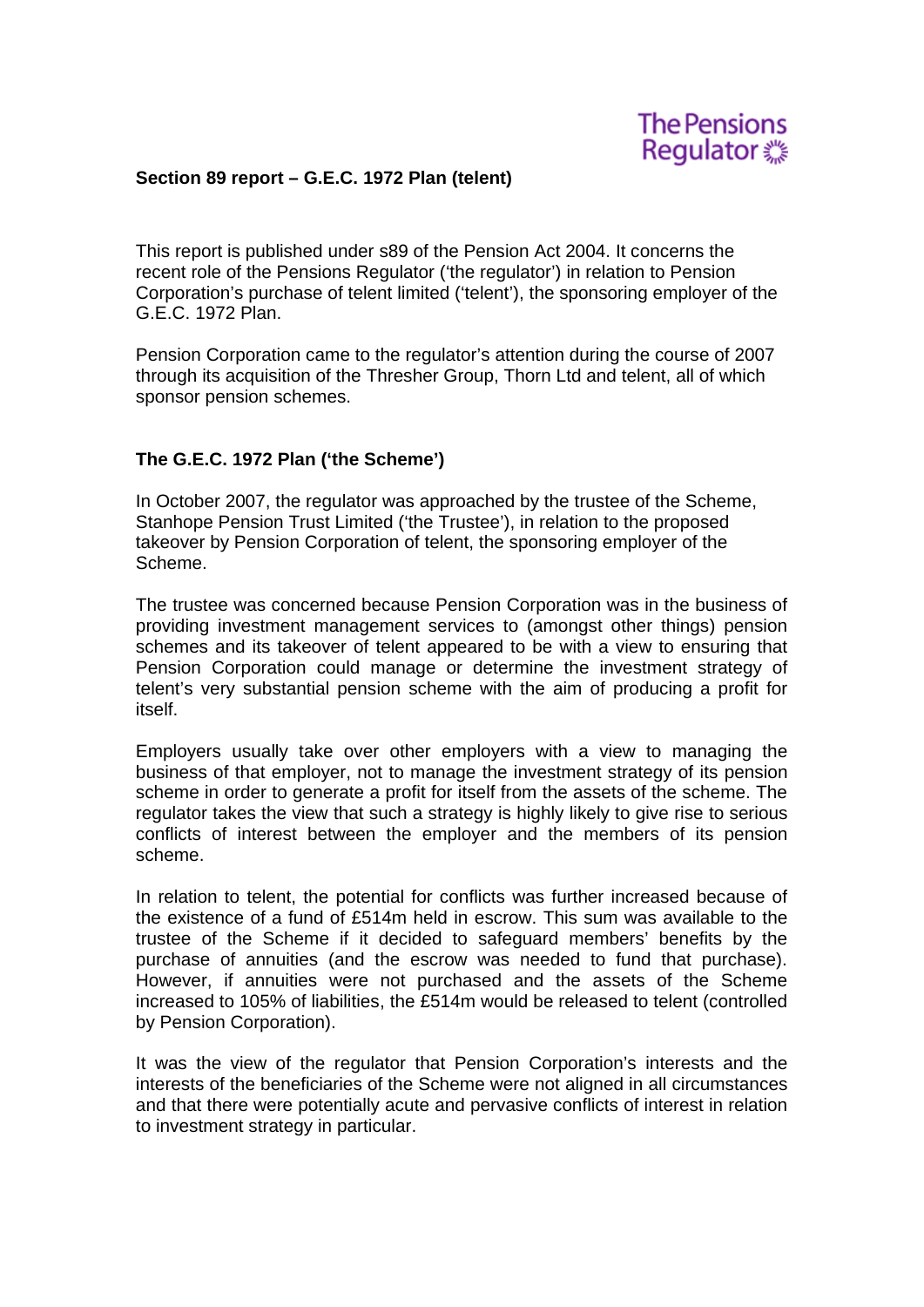# **The Pensions** Regulator ...

Pension Corporation bid for telent with the intention of applying its desired investment strategy to the management of the Scheme. The Trustee was concerned that in order to implement its proposals, Pension Corporation intended to obtain 'control' of the Scheme by using its ownership of telent on the completion of the takeover to appoint a majority of its own representatives to the board of the Trustee, as it had done in relation to other pension schemes that it had acquired.

The concern was that the effect of such appointments would be that these representatives of Pension Corporation would have a direct interest in the investment strategy of the Scheme and predetermined ideas about how to achieve Pension Corporation's business aims of releasing a profit for its investors. This would significantly compromise the independence of the Trustee board, raising issues of acute conflict of interest between the stated business aims of Pension Corporation and the benefits of members under the Scheme contrary to the fiduciary duties owed by the Trustee.

An urgent application was consequently made to the Determinations Panel under the Special Procedure for the appointment of independent trustees to the Scheme under sections 7(3)(a) and 7(3)(c) of the Pensions Act 1995.

On 19 October 2007, the Determinations Panel made an order appointing three independent trustees ('the Independent Trustees') to the Scheme with exclusive powers until 18 April 2008 ('the Order'). The Order was upheld at a contested compulsory review hearing before the Determinations Panel on 7 November 2007.

Prior to the hearing before the Determinations Panel on 7 November 2007 nothing that Pension Corporation said or did gave the regulator any comfort that the conflicts the regulator had identified were likely to be avoided by Pension Corporation, or even that they were properly understood. On the contrary, Pension Corporation appeared to the regulator to be intending to press on with the implementation of its strategy without properly addressing the concerns the regulator had raised about conflicts of interest.

In the reasons given for its decision<sup>1</sup>, the Determinations Panel accepted the submission of the regulator that there were three main situations in which the business model adopted by Pension Corporation gave rise to serious conflicts of interest in relation to the Scheme<sup>2</sup> and noted that Pension Corporation had made no arrangements for the identification and management of these conflicts. The situations identified were:

(i) the use by telent, if controlled by Pension Corporation, of the power to appoint its director to the board of the Trustee where there was a risk that

 <sup>1</sup> http://www.thepensionsregulator.gov.uk/pdf/TelentReasonsofDeterminationsPanel.pdf

<sup>&</sup>lt;sup>2</sup> See paragraph 21 of the reasons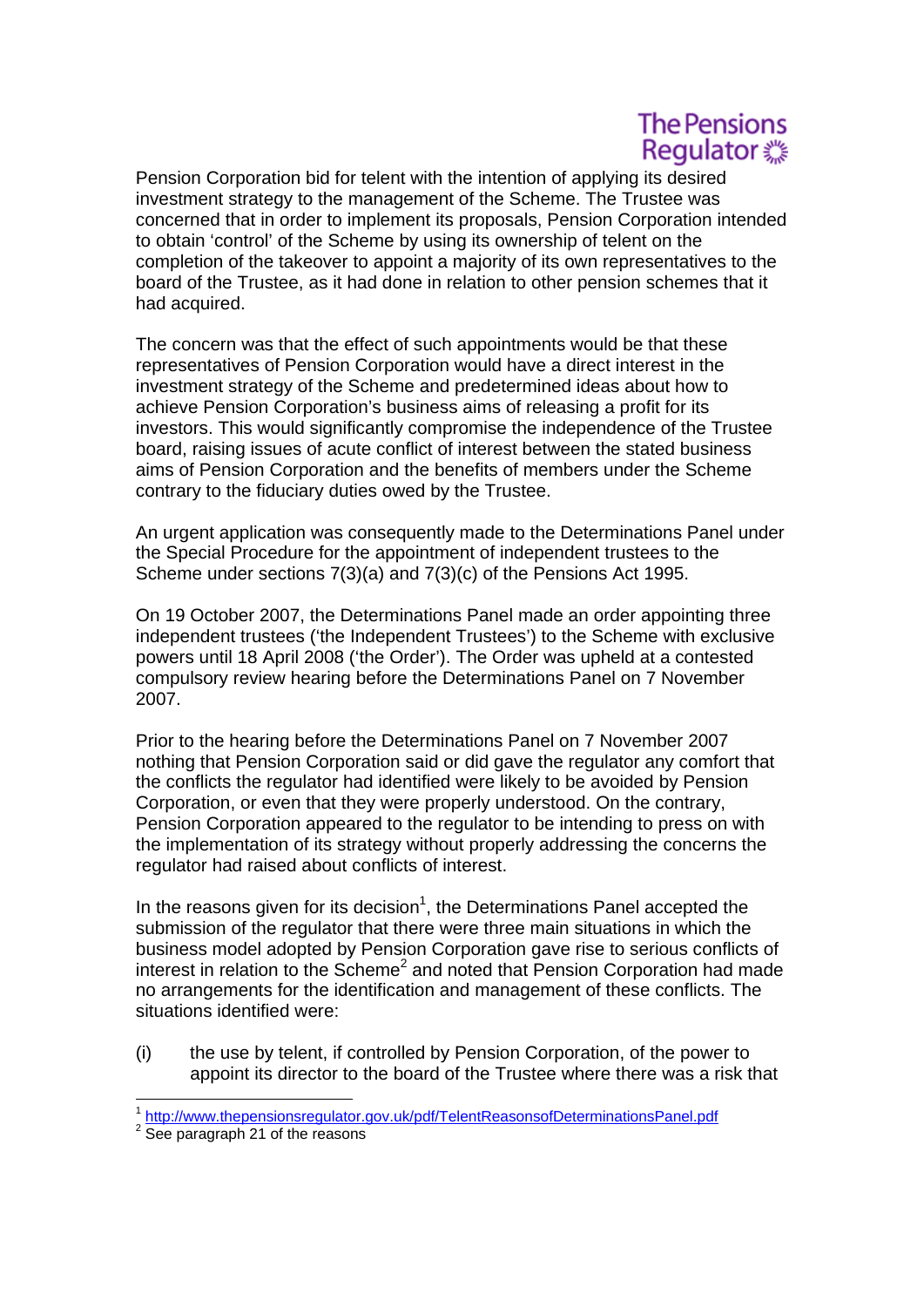# **The Pensions** Regulator ...

those appointees would wish to implement Pension Corporation's investment strategy;

- investment and when deciding on whether to appoint Pension Corporation (ii) the new trustees, if appointed by Pension Corporation would have a conflict of interest when deciding whether to exercise their powers of as the Scheme's investment manager; and
- (iii) if Pension Corporation were appointed as the Scheme's investment manager or its personnel were involved in decisions on investment policy or its application then a conflict of interest could arise on every occasion that Pension Corporation (or its personnel) provided investment advice to the Scheme.

The Determinations Panel also agreed $3$  with the concern that the business model operated by Pension Corporation, which involved the acquisition of a principal employer to profit from its pension scheme, placed it in a fundamentally different position in relation to the Scheme than a typical employer. This was particularly the case given the existence of a £514 million escrow account the terms of which enabled it to be released to the employer (ultimately Pension Corporation) if the funding level of the Scheme were pushed above 105%.

Specifically, the Determinations Panel stated at paragraph 39 of its reasons that:

"At the heart of the objections raised to the [telent] Offer is PC's business model and investment strategy. PC's literature, and the evidence before the Panel, suggested that it was not interested in the commercial activities of the Employer nor in the employers that it had acquired in the past. PC's business is the management of pension schemes. It is implicit that the Offer was made with a view to profit for its investors (some of whom were to be appointed to the Trustee board). The language that PC uses in describing its business is indicative of the approach that PC would take should the Offer be successful. The Panel did not feel that the use of terms such as "control" and "own" was merely superficial. PC's intentions, which it never denied, were to manage the assets of the Scheme in a way that would generate a return for its investors. The Panel considered that the relationship between the Employer/PC and the Scheme would be fundamentally different in this case from a typical employer/scheme relationship. This was because of PC's business model, the Escrow and its terms and because of the unusual ratio between active and deferred members".

Having resisted the application to the Determinations Panel and denied that there was a serious problem with conflicts of interest, the regulator is pleased to note that Pension Corporation has subsequently engaged with the regulator and the

 3 See paragraph 39 of the reasons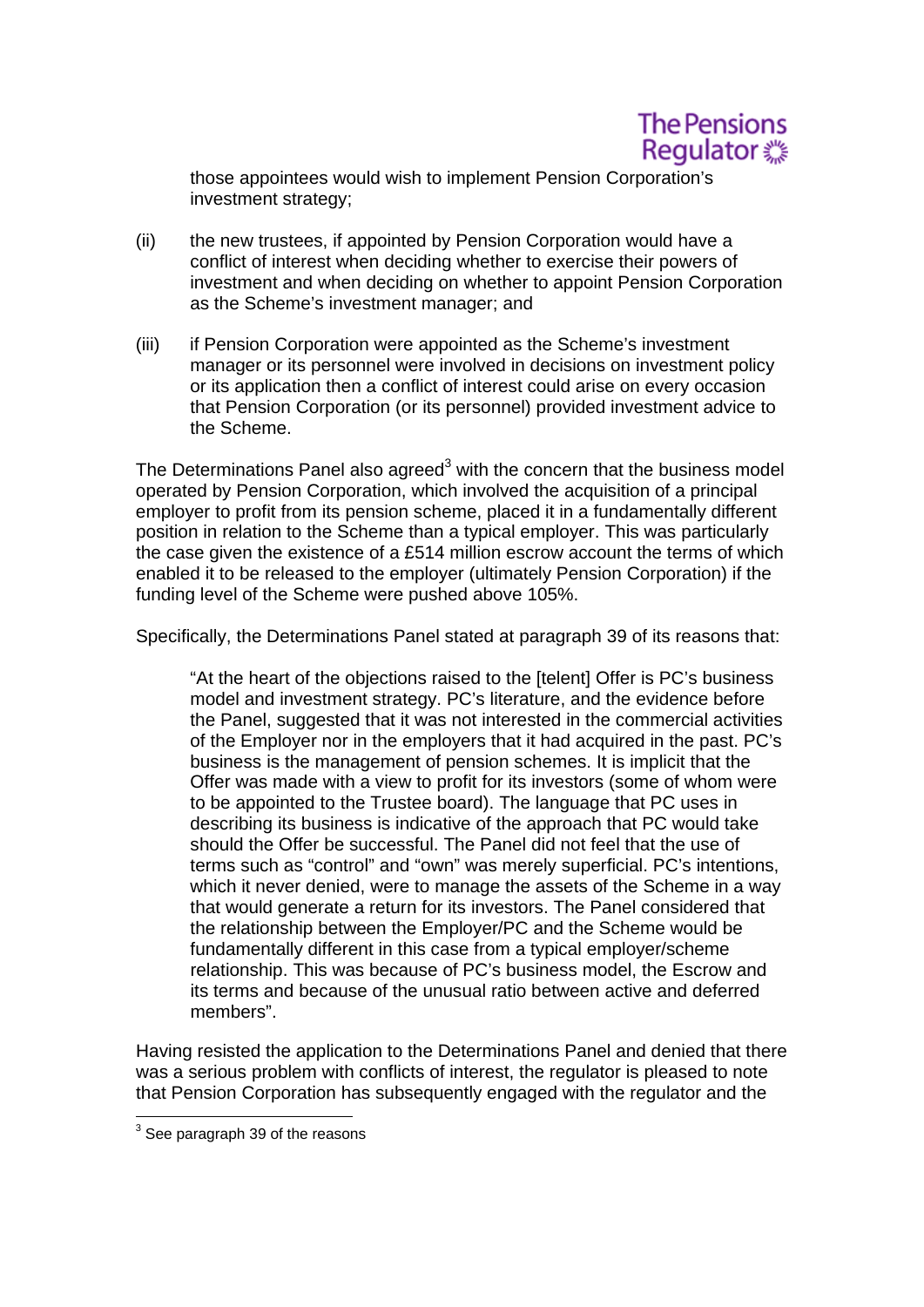# **The Pensions** Regulator ...

other parties to achieve an effective governance structure for the Scheme which addresses the concerns which led the Determinations Panel to appoint the Independent Trustees with exclusive powers in order to protect the Scheme and its members.

The intention is that the new structure will govern the Scheme going forward after the expiry of the Determinations Panel Order on 18 April 2008

In order to achieve this, the following accommodation has been reached by the affected parties:

 Undertaking'). (1) The Unilateral Undertaking: Pension Corporation has given a unilateral undertaking to the regulator that it will not permit anyone from Pension Corporation or a wide range of associated entities to be appointed as a trustee of any scheme in which Pension Corporation has a specified financial interest or liability without the prior approval of the regulator ('the

 issue of conflicts of interest, the regulator's position is very unlikely to change. The permission of the regulator will not be sought on a regular basis and in any event not within 18 months from the date of the Undertaking. It has been made clear to Pension Corporation that unless there are substantial changes in the circumstances surrounding the Scheme to remove the

The Undertaking reflects the regulator's view that where there is an acute and pervasive conflict of the type that arose in relation to the present scheme the best course is usually to avoid (rather than to attempt to manage) that conflict by preventing that person being on the board of the Trustee at all.

 the Scheme as well as into the Articles of Association of the Trustee. The Undertaking has been incorporated into the trust deed and rules of Pension Corporation is also required to use its best endeavours to incorporate the Undertaking in relation to other schemes in which it controls the principal employer.

- (2) 3:3:3 Governance Structure: The board of the Trustee, or any subsequent trustee, will continue to comprise nine directors, with three employer nominated directors, three member nominated directors and three independent directors. This ensures that there will always be independent directors with appropriate expertise for the management and protection of the Scheme.
- (3) The Independent Directors: The independent directors must be verifiably independent. The first independent directors of the Trustee will be the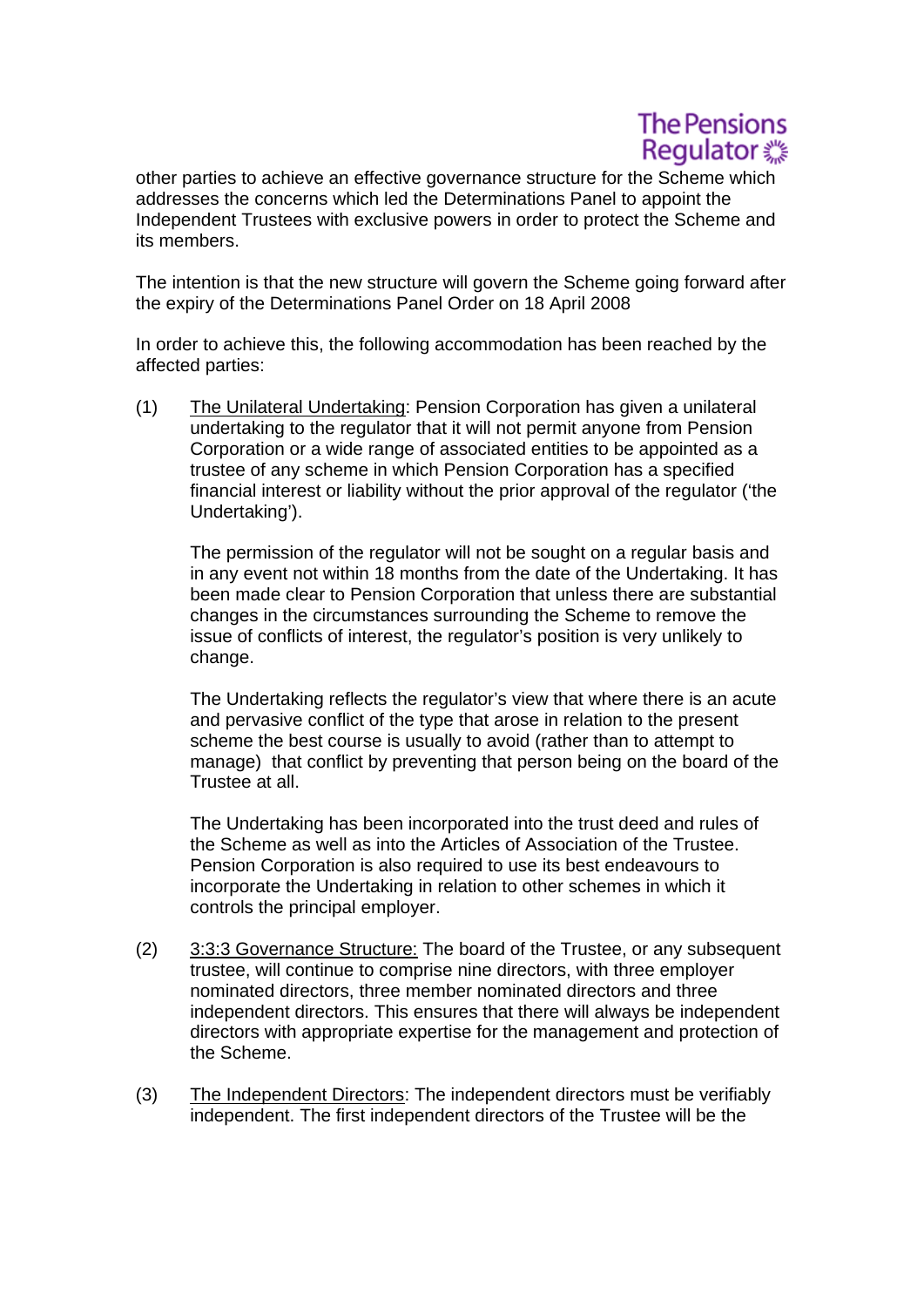

trustees. three Independent Trustees appointed by the Order of the Determinations Panel on 19 October 2007. The independent directors will thereafter appoint their own successors from the regulator's list of independent

- $(4)$  Chairman: One of the independent directors will be appointed as the Chairman of the Trustee board.
- (5) Incorporation of the Governance Structure: The 3:3:3 governance structure, together with the provisions relating to the independent directors, has been incorporated into the trust deed and rules of the Scheme as well as the Articles of Association of the Trustee. These provisions have been entrenched in the trust deed of the Scheme so that they can only be altered by the agreement of all the independent directors.
- (6) Conflicts of Interest Protocol: The Scheme will adopt a protocol for the effective identification and management of conflicts of interest. The key provisions are:
	- (a) The three independent directors of the Trustee are to act as relation to how to manage conflicts of interest that arise. conflicts directors with responsibility for keeping a register of disclosed conflicts and for making final and binding decisions in
	- (b) Guidance is provided in relation to how material conflicts of interest should be managed which may require that a particular trustee be disbarred from voting or ultimately resign from being a director.
	- acquired in any capacity. (c) The express recognition of the fiduciary obligations of the directors of the Trustee to disclose to co-trustees and to use for the advantage of the members of the Scheme any relevant information
	- acquired in any capacity. (d) The express recognition that conflicts of interest are most acute for Pension Corporation in relation to decisions about investment matters. The three independent directors of the Trustee will determine whether any directors who they determine to have a conflict in relation to investment matters can participate in any decision on investment matters.
	- (e) Any advisory or other service role adopted by Pension Corporation in relation to the Scheme will be on terms determined entirely by the board of the Trustee acting collectively and will be supplemented where appropriate by parallel independent input.